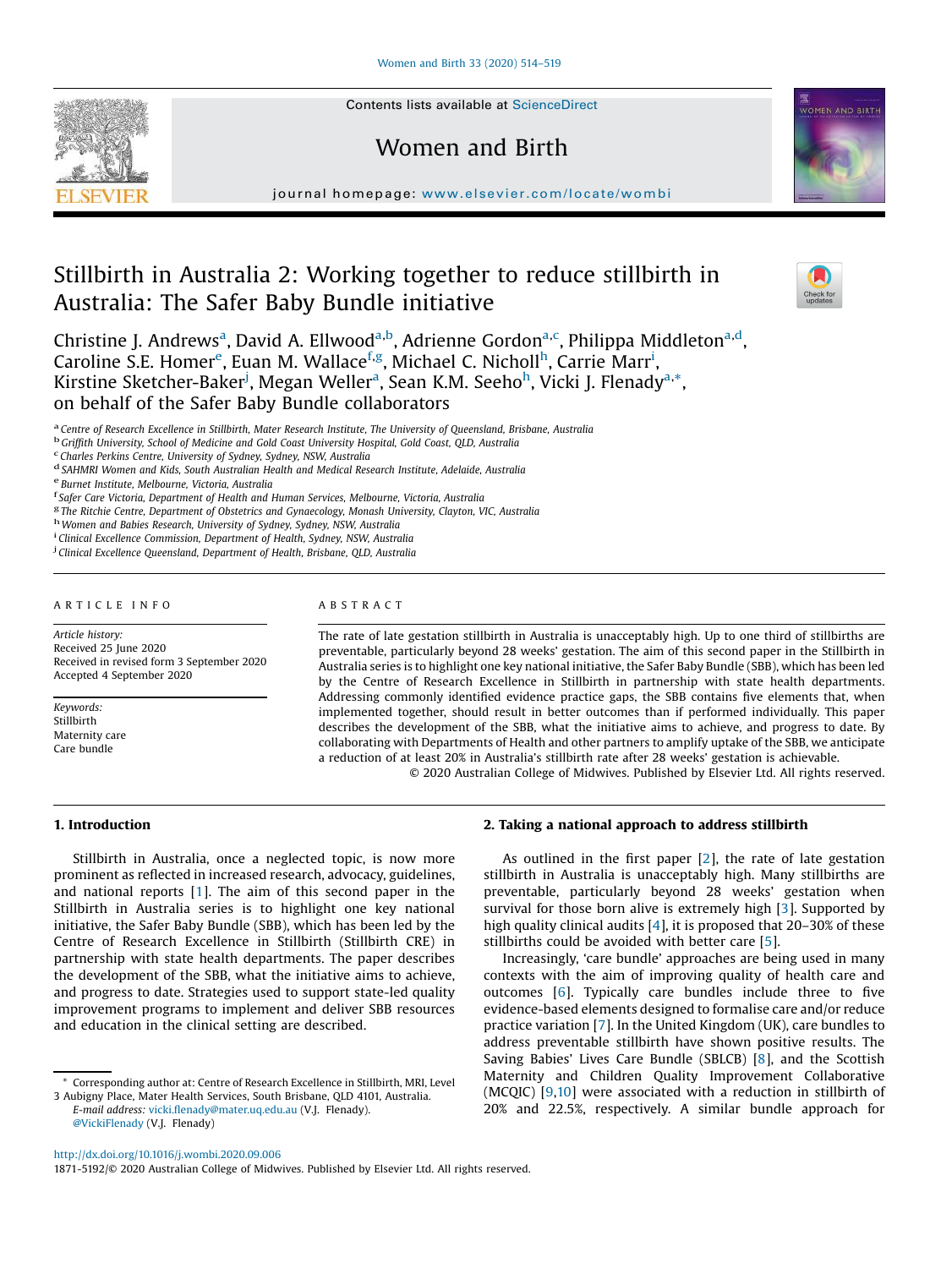Australia was first proposed by Stillbirth CRE investigators in early 2017. The successes of the UK bundles, combined with a national recognition of the importance of stillbirth prevention efforts [[1](#page-4-0)], were key drivers for the realisation of an Australian bundle, the SBB. We proposed that, as occurred in the UK, successful national implementation of the SBB could lead to a 20% reduction in stillbirths after 28 weeks' gestation and save the lives of around 200 babies annually.

#### 3. Development of the Australian Safer Baby Bundle (SBB)

Addressing commonly identified evidence practice gaps, the SBB contains five elements that, when implemented together, should result in better outcomes than if performed individually. Aligning with a bundle approach, these elements have strong clinician support as important components of routine antenatal care [\[7](#page-5-0)]. The SBB was modelled on the UK bundle [[8\]](#page-5-0) with modifications to address priorities for Australia. Extensive consultation was undertaken with the project's partners and collaborators, national experts, professional bodies, parent advocates and through a survey of lead clinicians across Australian maternity hospitals [\[11](#page-5-0)]. The steps taken to develop the SBB and its related resources are summarised by Fig.1. and include selection of potential elements, selection of final set of five elements, development of recommendations and resources for each element (including evidence summaries), and lastly finalisation of recommendations and resources (including brochures, eLearning and the SBB Handbook and Resource Guide).

#### *3.1. Selecting the SBB elements*

The SBB includes three of the four UK bundle elements (smoking cessation support, fetal growth restriction (FGR) and decreased fetal movements (DFM) plus two additional elements (maternal sleep position and the timing of birth for women with risk factors for stillbirth) [[12](#page-5-0)]. Fetal monitoring in labour (an element of UK bundle) was not included as training is already widely available with good uptake through the Royal Australian and New Zealand College of Obstetricians and Gynaecologist's (RANZCOG) Fetal Surveillance Education Program (FSEP) [[13](#page-5-0),[14\]](#page-5-0) and other statewide programs [[15\]](#page-5-0). For each element of the SBB, interventions were based on evidence summaries developed in partnership with the Perinatal Society of Australia and New Zealand (PSANZ) [16–[20](#page-5-0)]. Where evidence was limited, best practice guidance was determined through consensus by multidisciplinary teams. The five SBB elements are shown in [Fig.](#page-2-0) 2, with rationale and recommendations for each briefly outlined in the next section. Comprehensive details for the evidence-base, rationale supporting inclusion in the SBB, key recommendations and implementation approach in the clinical setting for each element is beyond the scope of this commentary and are available through the Stillbirth CRE website [[12](#page-5-0)].

#### *3.1.1. Element 1. Supporting women to stop smoking in pregnancy*

Smoking during pregnancy is strongly associated with stillbirth and other serious adverse outcomes, such as FGR, preterm birth, sudden infant death syndrome, and has lifelong impacts on a child's health [\[21,22](#page-5-0)]. High-level evidence exists for the benefits of smoking cessation interventions for women during pregnancy [ [23,24](#page-5-0)], however uptake into practice is suboptimal [\[25](#page-5-0)]. Although smoking rates among pregnant women in Australia have fallen over the last decade (from 14.6% in 2009 to 9.6% in 2018) [\[26\]](#page-5-0), there is still wide variation across the population, with higher rates particularly among Aboriginal and Torres Strait Islander mothers (43%) [\[26](#page-5-0)].

Whilst reducing smoking in pregnancy is not a new goal, the SBB's strong emphasis on reducing variation and optimising uptake of recommendations nationally is a key component for this element. Key messages for healthcare professionals providing antenatal care include: women expect to be assessed for tobacco use; regardless of smoking status, offer all women an exhaled breath carbon monoxide (CO) reading (and their partners where available); if smoking, provide brief advice on the benefits of

| <b>Selection</b><br>of potential<br>elements                           | Identify evidence to practice gaps<br>National survey of maternity care leaders (2017-2018).<br>Review of literature, clinical audits and State mortality reports<br>Consultation with international advisors and review UK bundles.<br>Partnerships established with Departments of Health in VIC, NSW and QLD and parent based<br>organisations (Aug 2018)                                                                                  |
|------------------------------------------------------------------------|-----------------------------------------------------------------------------------------------------------------------------------------------------------------------------------------------------------------------------------------------------------------------------------------------------------------------------------------------------------------------------------------------------------------------------------------------|
| <b>Select final set</b><br>of elements                                 | Development of care bundle by stakeholder group<br>Forum to discuss each element's evidence, acceptability, and feasibility (March 2019)<br>Expert working groups established to review evidence<br>NHMRC Partnership Grant for development, implementation, evaluation in VIC, QLD, NSW (Jan<br>2019)                                                                                                                                        |
| <b>Develop</b><br>recommendations<br>and resources for<br>each element | Consolidate evidence summaries, recommendations and develop resources<br>Forum to discuss recommendations, identify barriers/risks for each element (Aug 2019)<br>Consultation with Stillbirth CRE advisory groups for Aboriginal and Torres Strait Islander and<br>٠<br>migrant and refugee women for cultural acceptability<br>. Evidence summaries, recommendations and resources developed in partnership with PSANZ<br>and jurisdictions |
| <b>Finalise</b><br>recommendations<br>and resources                    | Revision and refinement of recommendations, resources and educational program<br>Education working group oversees development of educational program content<br>Communications agency engaged to develop eLearning and bundle resources<br>Stakeholder consultation to finalise SBB Handbook and Resource Guide<br>٠<br>Endorsement from parent advocacy organisations and professional bodies (Oct 2019)<br>٠                                |
| Safer Baby Bundle                                                      |                                                                                                                                                                                                                                                                                                                                                                                                                                               |

Fig. 1. Outline of steps taken to develop the Safer Baby Bundle. PSANZ — the Perinatal Society of Australia and New Zealand, SBB — Safer Baby Bundle, NHMRC — National Health and Medical Research Council, Stillbirth CRE — The Centre of Research Excellence in Stillbirth.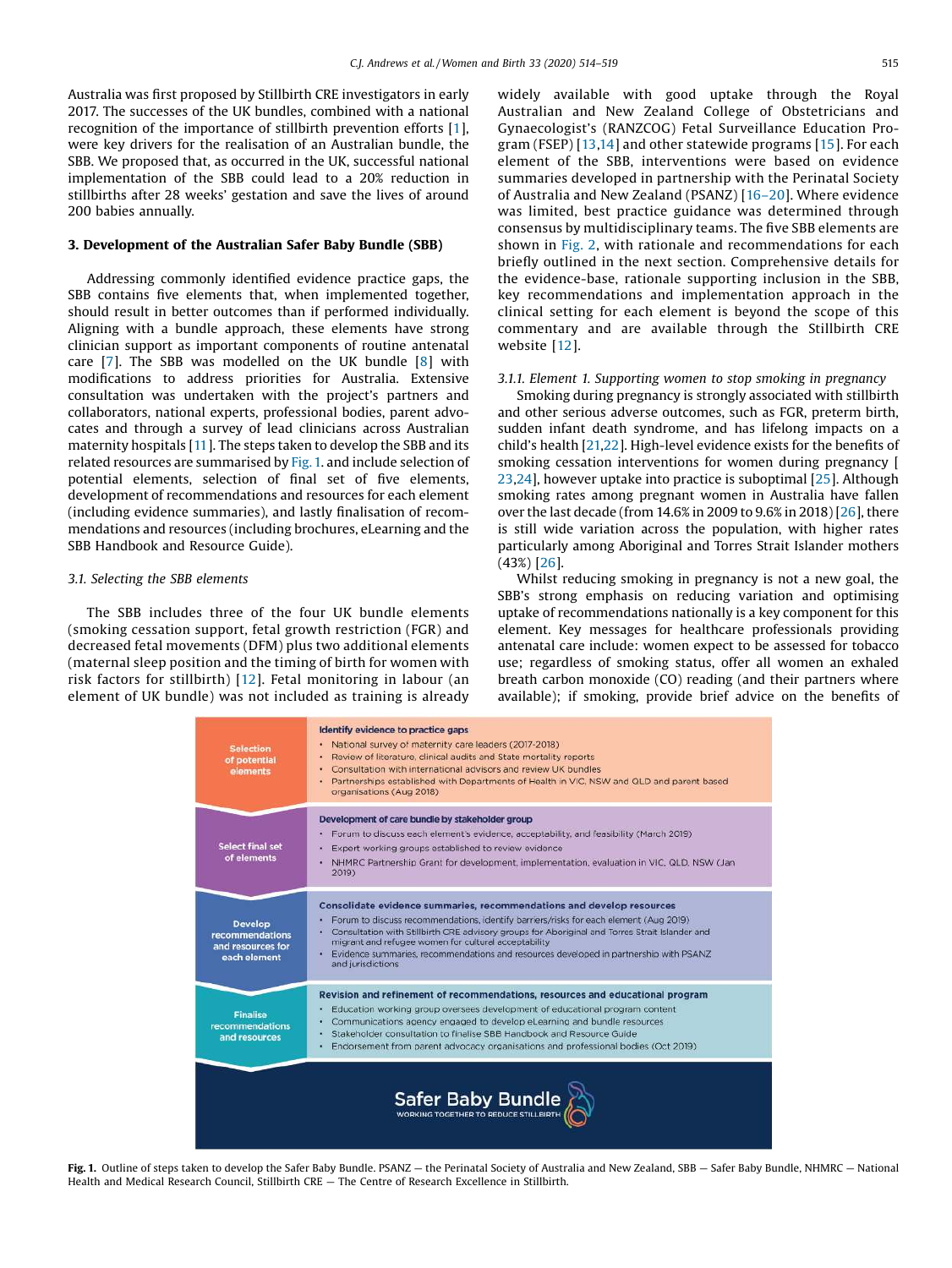<span id="page-2-0"></span>

Fig. 2. The five elements of the Safer Baby Bundle.

quitting; offer help (referral to Quitline or similar services) and follow up at every subsequent visit; nicotine replacement therapy may be offered. This approach corresponds to the three-step (Ask, Advise, Help) brief advice model, which is the model adopted by Cancer Council Australia.

# *3.1.2. Element 2. Improving detection and management of fetal growth restriction (FGR)*

FGR is strongly associated with adverse pregnancy outcomes, including stillbirth [\[27](#page-5-0)] and neonatal death, and can also impact longer-term health by increasing the risk of chronic disease. When detected and managed, the rate of stillbirth for women with severe FGR can be reduced 20-fold compared to those that remain unrecognised [\[28](#page-5-0)]. Encouragingly, improving the poor rates of detection of FGR is possible [\[29](#page-5-0)].

This element provides an evidence-based, standardised FGR risk assessment care pathway for women with singleton pregnancies to aid decision-making on surveillance according to risk [[17\]](#page-5-0). This includes assessing women for risk factors for FGR at the first antenatal care visit and at every subsequent antenatal visit from 24 weeks' gestation, and documenting this in the antenatal record. Maternity services should support training for all healthcare professionals providing antenatal care on the detection and management of FGR. An Australian FGR education workshop was developed and piloted across the state of Victoria. The program was well received by clinicians [[30\]](#page-5-0) and has been incorporated into the SBB eLearning package for national rollout.

*3.1.3. Element 3. Raising awareness and improving care for women with decreased fetal movements (DFM)*

Maternal perception of DFM is a marker for at-risk pregnancies [[31](#page-5-0)]. Women who experience DFM have a four-fold increased risk of stillbirth [\[32](#page-5-0)] and double the risk of FGR [[33](#page-5-0)]. DFM is also associated with other serious adverse outcomes, including fetomaternal haemorrhage, low birthweight, neonatal death and neurodevelopmental disability [[20](#page-5-0)]. Clinical audits have found that care around the detection and management of women with DFM is often substandard and an important area that should be targeted for improvement [\[4](#page-5-0)].

As highlighted in papers 1 and 4 of this series [[2](#page-5-0),[34](#page-5-0)] over the last five years the Stillbirth CRE and collaborators have been involved with developing and evaluating several large scale projects in Australia designed to raise awareness and improve management for women with DFM. This SBB element builds upon previous work providing guidance to assist maternity care providers to embed the DFM management care pathway and guidleines into practice including the provision of consistent advice and information for women attending their services.

# *3.1.4. Element 4. Improving awareness of maternal safe going-to-sleep position in late pregnancy*

Going to sleep in the supine position from 28 weeks' gestation is a modifiable risk factor. There is an association between maternal supine going-to-sleep position and stillbirth after 28 weeks. Several studies have demonstrated that up to 1 in 10 late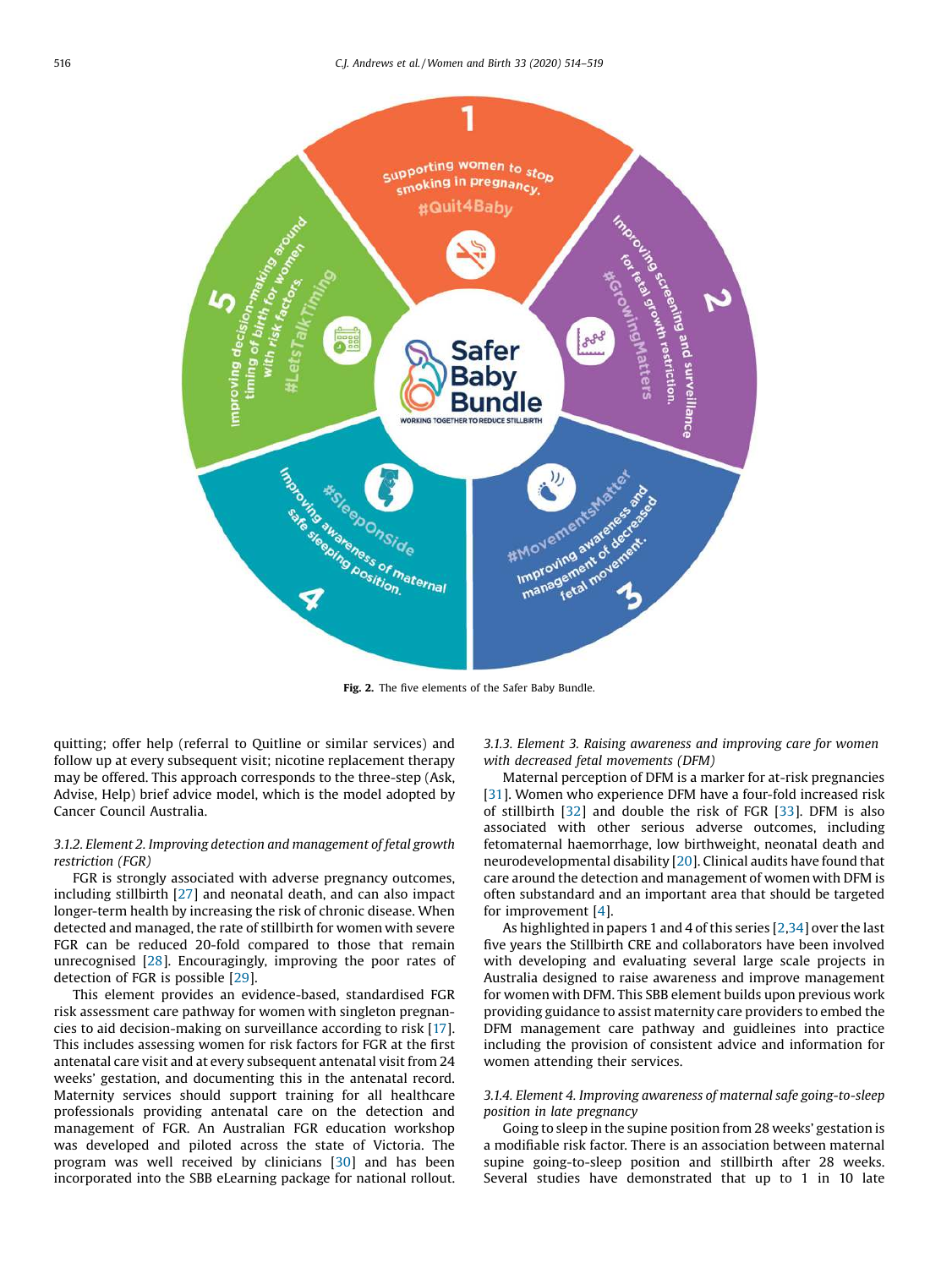pregnancy stillbirths could be prevented if all women in the last three months of pregnancy avoided going to sleep in the supine position [[35](#page-5-0),[36](#page-5-0)]. Meta-analysis of all available studies confirms double the risk of stillbirth with supine going-to-sleep position, and sleeping on either the left or right side considered equally safe [[37](#page-5-0)].

As outlined by paper 4 of this series [[34](#page-5-0)], community campaigns in New Zealand, the UK, and Australia have recently released public health messages around the importance of women going-to-sleep on their side in late pregnancy to reduce stillbirth. A key component to implementing this element of care is education for healthcare professionals on the evidence-base for this element, and provision of information and advice to pregnant women in their care about the importance of going to sleep on your side from week 28 of pregnancy [[18](#page-5-0)].

#### *3.1.5. Element 5. Improving decision-making about the timing of birth for women with risk factors for stillbirth*

High-level evidence in support of induction of labour for women at 41 weeks' and beyond to reduce stillbirth [[38](#page-5-0)] has resulted in an increased uptake into practice. However, increasing trends towards even earlier births to prevent stillbirth are concerning [[39](#page-5-0)]. The risk of stillbirth in ongoing pregnancies increases after around 38–39 weeks' gestation, however the absolute risk at term is low (around 1 in 1000 [[40\]](#page-5-0)). Research has identified factors which increase a woman's risk of stillbirth, such as overweight, obesity, maternal age, and smoking [[27](#page-5-0)], where closer attention to inform the timing of birth to avoid stillbirth is needed. Benefits of early birth to reduce stillbirth need to be carefully weighed against the risk to the baby at a given gestation [[5](#page-5-0)]. Through improved risk assessment and monitoring [[41](#page-5-0)], the aim of this element is to reduce stillbirths at or near term, while not increasing unnecessary intervention and associated adverse outcomes.

The recommended approach to implementing this element is to ensure appropriate screening for stillbirth risk factors at the first antenatal care visit and again at 34–36 + 6 weeks to provide risk-appropriate monitoring and care based on shared decisionmaking [\[19\]](#page-5-0). Additional resources to support implementation of this element are currently under development. Supported by a comprehensive research program, this includes developing and evaluating: materials that help estimate a woman's individual risk of stillbirth to inform pregnancy care; co-designed materials that raise care giver confidence and expertise in providing shared, informed decision-making about timing of birth for women; and an education program for healthcare providers on communication with women about stillbirth risk and optimal timing of birth.

#### *3.2. Developing the SBB resources*

To develop the SBB resources we drew upon the principles of experience-based co-design (EBCD) methodology [[42\]](#page-5-0), bringing together women's and clinicians' perspectives. Resources developed include: best practice recommendations; implementation tools including clinical checklists and management algorithms; key performance indicators and audit tools; an education program for healthcare providers (eLearning and face-to-face training); information and educational resources for women and their families; and a communications and awareness campaign. The SBB has been endorsed by parent advocacy and support organisations, peak professional bodies and Departments of Health partners. The SBB e-learning modules, evidence summaries and resources were made publicly available in October 2019 following a launch in Federal Parilament [[12](#page-5-0)].

#### 4. Establishing partnerships

Establishing key partnerships and employing a collaborative approach to the development of the SBB from the outset have been crucial in ensuring the high visibility, acceptability and feasibility of rolling out the initiative nationally. The Stillbirth CRE has brought together a critical mass of parents, advocates, researchers, policy makers and healthcare professionals to collaborate, advocate and provide the expertise needed to support the development of the SBB. The groundswell of visibility around addressing stillbirth in Australia, bolstered by the Australian Government's Senate Inquiry [[1\]](#page-4-0), resulted in political commitment to make available resources and support for effective action. The establishment of formal partnerships with Departments of Health of three states initially (New South Wales (NSW), Queensland (QLD), and Victoria (VIC)) has facilitated acceptance and progression of the SBB initiative by leveraging off existing agendas and frameworks for collaboration and implementation.

Partnerships with parent-based advocacy and support organisations Stillbirth Foundation Australia and Still Aware have also been critical to ensuring the voices of parents are heard during the development and rollout of resources. Partnership and endorsement from professional organisations such as PSANZ, RANZCOG, the Australian College of Midwives (ACM), and Women's Healthcare Australasia (WHA) have ensured resources are relevant to healthcare providers across the different maternity care settings. Another key relationship that has brought clarity and direction to communications, design and strategy for the rollout of the SBB has been with the strategy and communications agency, 89 Degrees East.

# 5. Strong initial response and uptake by maternity services and maternity healthcare providers

The formative survey of lead clinicians across Australian maternity hospitals found that the majority (70%) would be interested in their hospital joining a collaborative to implement a bundle of care to reduce stillbirth [\[11](#page-5-0)]. While recruitment methods and strategies to support state-led SBB implementation programs (as part of the NHMRC Partnership Grant) have differed, a strong positive response from maternity services to join and engage with this collaborative approach to improvement has been observed. The rollout is currently well underway with 82 sites recruited across QLD (35), NSW (24) and VIC (23); sites responsible for approximately half of all births in these states. The Stillbirth CRE is working to partner with the Departments of Health of the other Australian states and territories who have given in principle commitment to implement the SBB, although some delays have been experienced due to the COVID-19 pandemic.

# 6. Taking the next steps

Although the premise of the SBB to reduce variation for the five elements of care is relatively straightforward, successful implementation nationally across a broad range of antenatal care settings, and locally by individual sites and services, is challenging. Effective introduction of a bundle into routine care requires planned, evidence-based implementation strategies that support uptake and influence the behaviour of healthcare professionals. Theory-driven development and implementation of care bundles are likely to increase their effectiveness; however, many lack this foundation [\[6](#page-5-0)]. Additionally, inherent levels of variation within healthcare systems are apparent, even when standard processes exist [[43](#page-5-0)]. Therefore, the SBB requires a tailored strategy that maximises engagement with health department quality improvement agencies, maternity services, healthcare professionals, and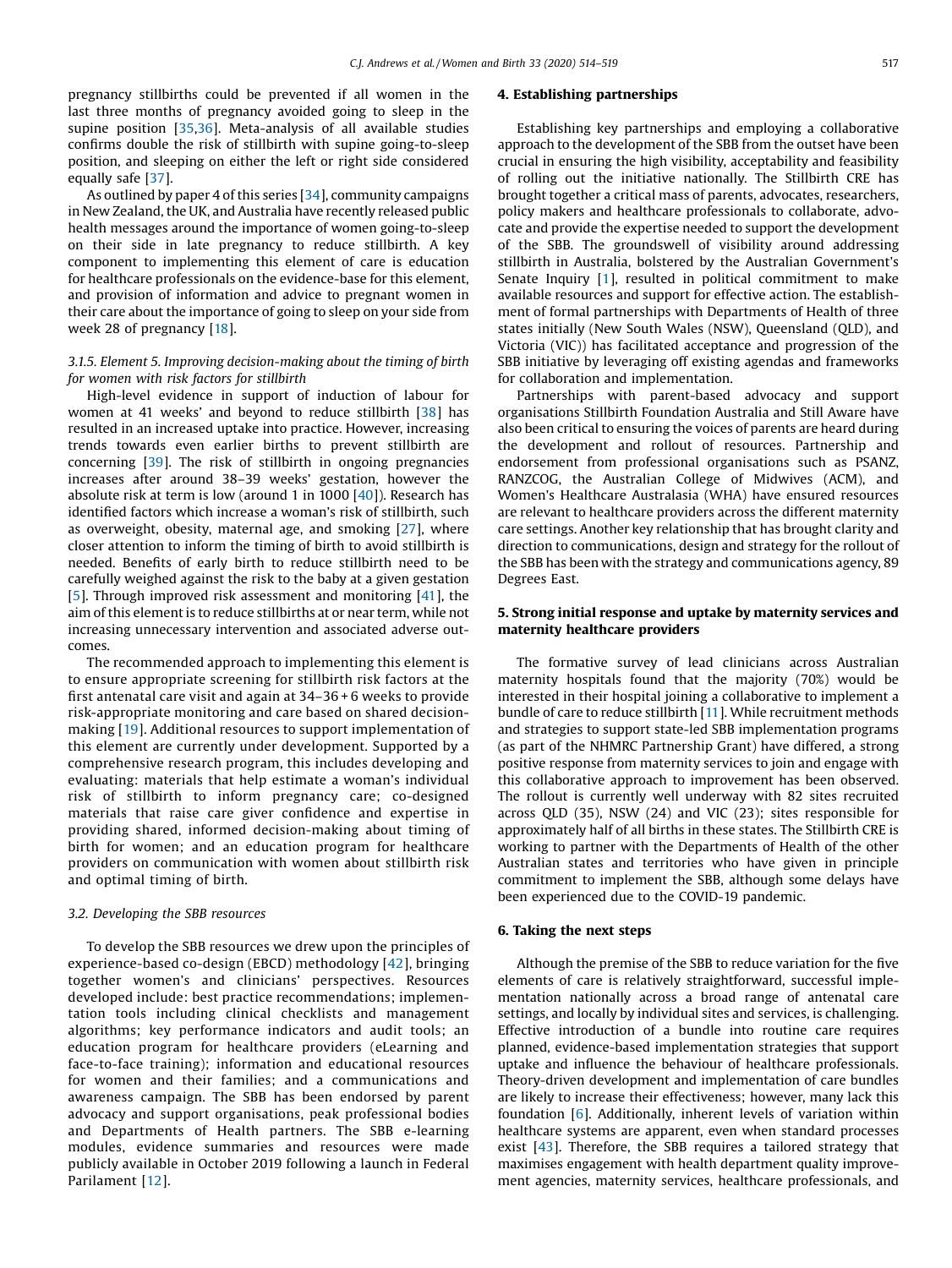<span id="page-4-0"></span>women and their families. One strategy employed during development was to ensure that, where possible, key recommendations for each element were designed to be descriptive rather than prescriptive to allow for jurisdictional (and/or local) customisation and appropriate clinical judgement [[7](#page-5-0)]. To ensure that evidence and recommendations are locally relevant and actionable, a pragmatic approach to implementation was needed, recognising that strategies to embed the SBB into existing practice will differ across the jurisdictions.

A survey of maternity services across Australia in relation to the SBB elements identified areas for improvement in best practice for key recommendations and education for healthcare professionals including communications with women about stillbirth risks [\[11\]](#page-5-0). Similarly, findings from 174 healthcare professionals (95% midwives) whocompleteda surveyprior tothe SBBeLearninglaunch, identified the need to improve knowledge, confidence and practice across all five SBB elements (unpublished data). In this survey, while the majority felt adequately trained to support women during pregnancy across the SBB elements (range, 56–86%), a large proportion (range, 40–65%) wanted additional training. Perceived adequacy of training was highest for DFM (99%), with a very high level of confidence in knowledge (94%) and comfort having discussions with women (95%) compared to the other elements. Across all other SBB elements, up to 1 in 3 (range, 20-33%) reported not feeling confident in their level of knowledge. Additionally, many respondents agreed or strongly agreed (range, 32-62%) that having conversations around each element of the SBB may cause some anxiety for women. These findings emphasise the importance of ongoing consultation and engagement with key stakeholders, including women, to ensure resources developed best meet the needs of the end user.

Several strategies will be used to implement and optimise uptake of the SBB. Central to this is a dedicated implementation (quality improvement) project team for each jurisdiction, led by health service executive leadership and a multi-disciplinary steering committee. These project teams provide leadership in improvement science and generate and sustain motivation for change; provide tools to support practice change through education, audit, feedback and benchmarking; and implementation support forums to facilitate sharing of experiences. Each participating hospital will establish local SBB implementation teams led by clinical champions. These local teams will collaborate and share learnings through moderated online platforms, regular meetings and by attending face-to-face learning support forums. Learnings from these sessions combined with evaluations undertaken by the Stillbirth CRE through surveys, focus groups and interviews pre- and post-implementation (with women, healthcare professionals and implementation team members) will allow for a better understanding of the barriers and facilitators impacting uptake of the SBB. Along with planned iterative process evaluations, these insights will inform our future challenge of sustaining adoption of the SBB within the clinical setting.

As many of the causal pathways to stillbirth are common to other adverse maternal and neonatal outcomes [[5\]](#page-5-0), the SBB has the potential to reduce not only stillbirth rates but to also improve other outcomes. Conversely, potential for unintended harm is also recognised, such as increased unnecessary intervention and preterm birth. Careful monitoring and reporting of important clinical indicators during and after implemention of the SBB initiative is recognised as essential and is incorporated into the evaluation design  $[44]$  $[44]$ . Additionally, alignment of the key objectives of the SBB and the Australian Preterm Birth Prevention Alliance (APBPA) [[45](#page-5-0)] is important, and this is being achieved by collaboration between the Stillbirth CRE and APBPA, which share key clinical and academic investigators.

Successful rollout of this national initiative needs the strong engagement of local maternity care providers. It is anticipated that establishing key partnerships and employing a collaborative approach will maximise clinicians' awareness and engagement. It is further expected the freely available education package and suite of resources providing consistent information for both women and clinicians will facilitate the uptake of the initiative across Australia. By collaborating with Departments of Health and other partners to amplify uptake of the SBB, we believe that a reduction of at least 20% in Australia's stillbirth rate after 28 weeks' gestation is achievable. Working together, we can make a real difference in preventing stillbirth and improving the lives of women and their families.

#### Author contributions

Vicki J. Flenady conceived the SBB initiative and with David A. Ellwood and Christine J. Andrews, led the development of its content and evaluation in consultation with the authors. Christine J. Andrews drafted the manuscript with Vicki J. Flenady. All authors assisted in design of the SBB initiative, reviewed the manuscript and approved the final version.

# Funding

This initiative falls within the work program of the Stillbirth CRE. Core funding to support the Stillbirth CRE is provided by the National Health and Medical Research Council (NHMRC, AP1116640). We gratefully thank the Mater Foundation for their contribution. The Safer Baby Bundle study is further supported by an NHMRC Partnerships Project Grant (APP1169829) and MRFF Accelerated Research Grant.

#### Ethical statement

Appropriate ethics approval was obtained from the Royal Brisbane & Women's Hospital Human Research Ethics Committee in June 2019 (approval number: HREC/2019/QRBW/47709).

# Conflict of interest

Caroline Homer, the Editor-in-Chief of Women and Birth, commissioned this series and is a co-author of this paper. The paper was blind peer reviewed by three reviewers who ultimately recommended accepting the paper. All other authors declare that they have no competing interests.

#### Acknowledgements

We thank the women and their families, maternity healthcare professionals, parent advocates, researchers and policy makers who participated in development of the SBB initiative through consultation, forums and surveys. The SBB study coordinating centre would also like to acknowledge the support of our partners, collaborators and endorsing organisations. Specifically, we thank Stillbirth Foundation Australia, Still Aware, Safer Care Victoria (VIC Government), Clinical Excellence Commission (NSW Government) and Clinical Excellence Queensland (QLD Government) who have provided funding through the NHMRC Partnership Grant to implement and evaluate the SBB. We gratefully acknowledge the design team from 89 Degrees East for assistance with designing figures.

#### References

[1] The Australian Senate, Select [Committee](http://refhub.elsevier.com/S1871-5192(20)30323-1/sbref0005) on Stillbirth Research and Education: Report: Commonwealth of Australia ISBN [978-1-76010-76882-3,](http://refhub.elsevier.com/S1871-5192(20)30323-1/sbref0005) (2018) .